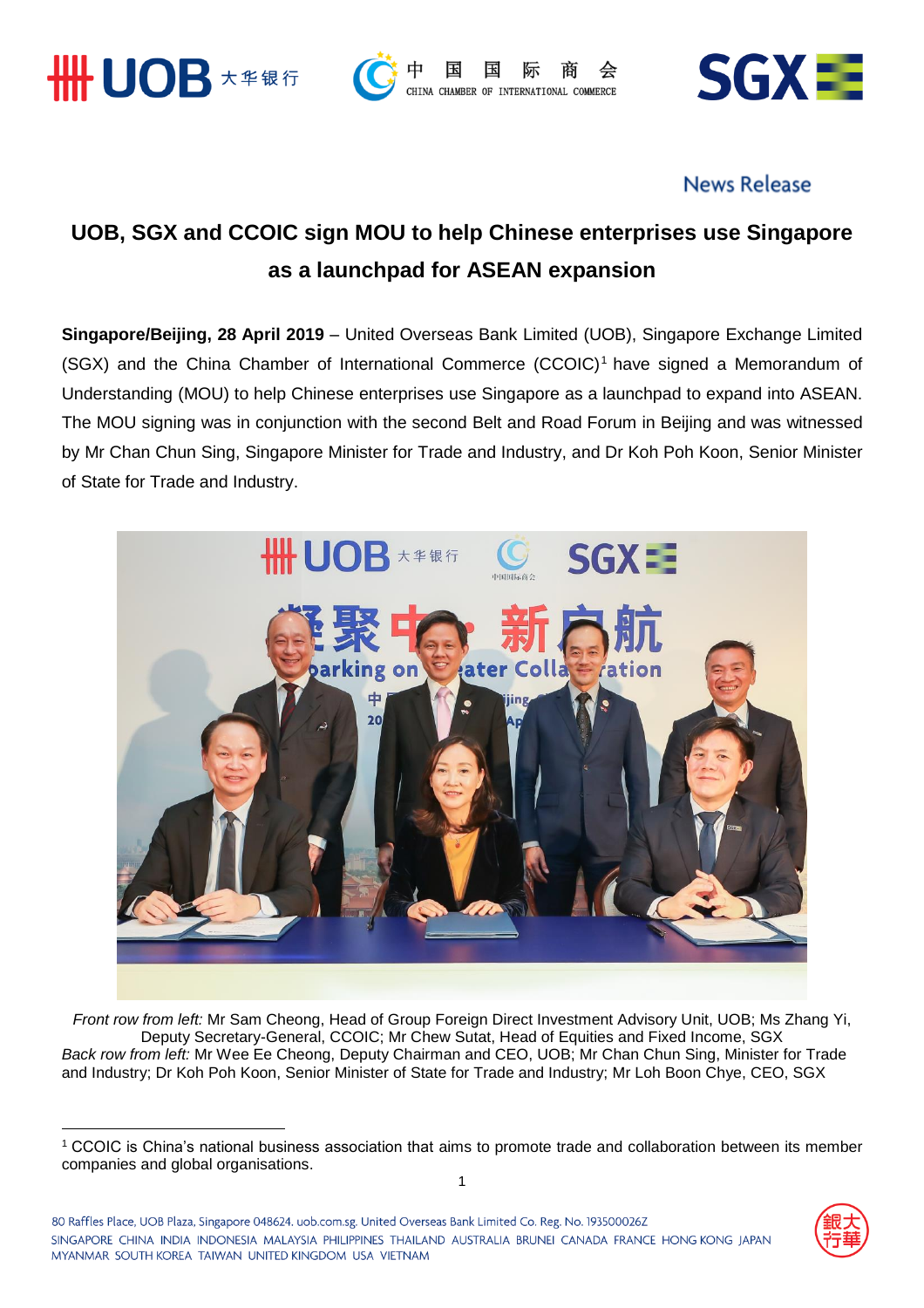



CHINA CHAMBER OF INTERNATIONAL COMMERCE





Mr Chan Chun Sing, Minister for Trade and Industry, and Dr Koh Poh Koon, Senior Minister of State for Trade and Industry, join UOB, SGX and CCOIC to commemorate their MOU aimed at helping Chinese enterprises expand into ASEAN through Singapore.

The tripartite alliance builds on UOB's existing collaboration with CCOIC<sup>2</sup> to facilitate Chinese enterprises' internationalisation efforts. In 2018, UOB helped 50 per cent more Chinese companies expand into ASEAN compared with 2017. This support resulted in a 31 per cent increase in cross-border business flows over the same period<sup>3</sup>.

Under the new MOU, more than 180,000 Chinese enterprises under CCOIC can benefit from UOB's banking expertise and integrated ASEAN network, as well as from SGX's trusted capital market infrastructure and deep liquidity to venture into Singapore and Southeast Asia. UOB, SGX and CCOIC will



<u>.</u>



<sup>&</sup>lt;sup>2</sup> The MOU between UOB and CCOIC was an extension of the Bank's longstanding collaboration with the China Council for the Promotion of International Trade (CCPIT). UOB and CCPIT signed their first MOU in 2012 and renewed the collaboration in 2014.

<sup>&</sup>lt;sup>3</sup> UOB's Foreign Direct Investment Advisory Unit supported these enterprises by providing one-stop advisory and financial solutions and connecting them to a network of government agency partners, business associations and professional service providers.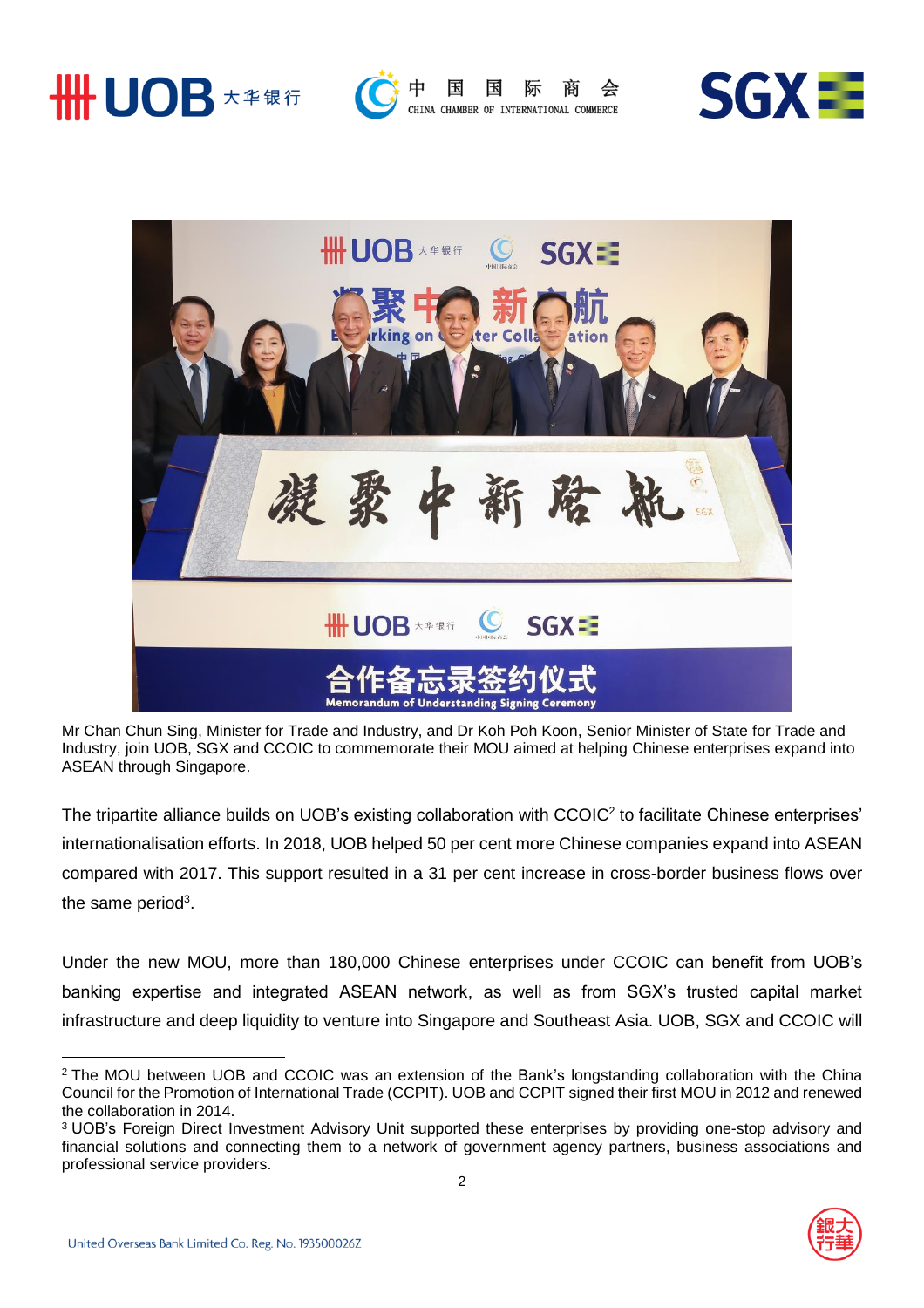



CHINA CHAMBER OF



help Chinese enterprises capitalise on Singapore's debt and equity capital markets, as well as Singapore's role as a regional treasury hub and global financing centre for foreign investments.

Each organisation will provide assistance and advisory services in relation to market entry and corporate actions such as debt and equity listing and asset securitisation. They will also provide support in their respective areas such as trade settlement, project financing, liquidity management, foreign exchange and derivatives transactions, and connect Chinese enterprises to potential business partners across ASEAN. Mr Wee Ee Cheong, Deputy Chairman and Chief Executive Officer, UOB, said, "UOB is committed to providing companies the connectivity they need for their business expansion across Asia. For enterprises seeking opportunities in ASEAN, we have been helping them navigate market complexities and offering financial and business support through our integrated network, strong knowledge of and experience in the local markets and our ecosystem of strategic partners. With the new MOU, the combined expertise and strengths of UOB, CCOIC and SGX will help enable the success of more companies in the region."

Mr Loh Boon Chye, Chief Executive Officer, SGX, said, "SGX is excited to partner UOB and CCOIC to support more Chinese enterprises looking to expand globally. SGX's multi-asset fundraising, investment and risk management platforms, when placed together with UOB's financial expertise and CCOIC's extensive network in the Chinese business community, will add value to enterprises tapping on the growth opportunities led by China's Belt and Road and environmental initiatives. Chinese enterprises can also benefit from Singapore's position as a global wealth management hub and overseas RMB centre, while leveraging our strategic location in ASEAN as a springboard into the one of the world's fastest growing regions."

Mr Yu Jianlong, Secretary General of CCOIC, said, "CCOIC has been actively working with international organisations to facilitate the overseas expansion of Chinese enterprises. We are pleased to form an alliance with two of Singapore's leading financial institutions – SGX and UOB – to help Chinese enterprises access the country's established financial market and stable business environment as a gateway for their ASEAN expansion. Together, we will contribute to the strengthening of bilateral economic and trade relations and growing connectivity across the region."

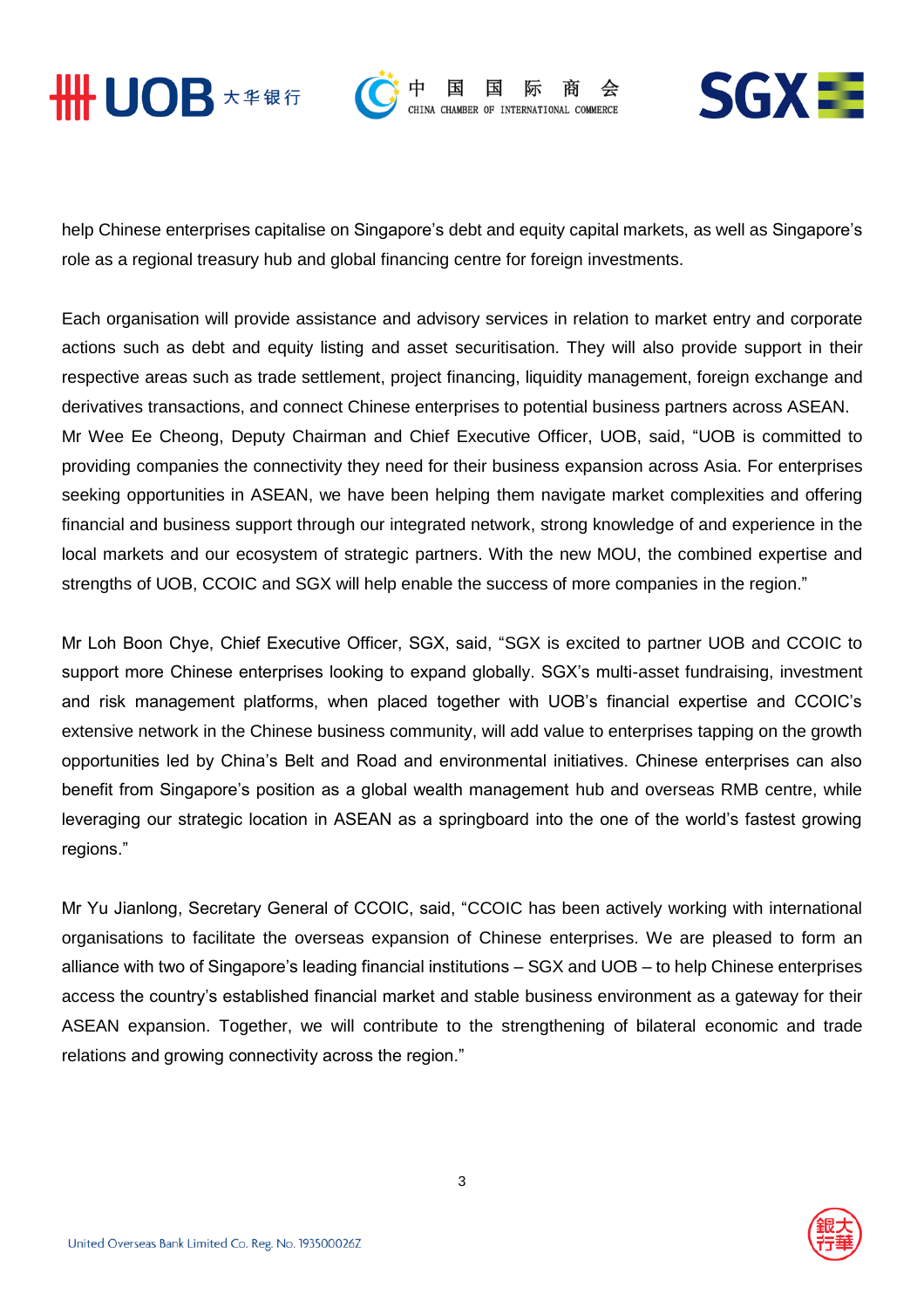





As part of the MOU, UOB, SGX and CCOIC will also cooperate through industry events and seminars to promote trade and investment between China and Singapore and to help more companies explore opportunities along the China-ASEAN business corridor.

– Ends –

#### **About United Overseas Bank**

United Overseas Bank Limited (UOB) is a leading bank in Asia with a global network of more than 500 offices in 19 countries and territories in Asia Pacific, Europe and North America. Since its incorporation in 1935, UOB has grown organically and through a series of strategic acquisitions. UOB is rated among the world's top banks: Aa1 by Moody's and AA- by both Standard & Poor's and Fitch Ratings. In Asia, UOB operates through its head office in Singapore and banking subsidiaries in China, Indonesia, Malaysia, Thailand and Vietnam, as well as branches and representative offices across the region.

Over more than eight decades, generations of UOB employees have carried through the entrepreneurial spirit, the focus on long-term value creation and an unwavering commitment to do what is right for our customers and our colleagues.

We believe in being a responsible financial services provider and we are committed to making a difference in the lives of our stakeholders and in the communities in which we operate. Just as we are dedicated to helping our customers manage their finances wisely and to grow their businesses, UOB is steadfast in our support of social development, particularly in the areas of art, children and education.

#### **About Singapore Exchange**

Singapore Exchange is Asia's leading and trusted market infrastructure, facilitating the exchange of capital and ideas to create value for people, businesses and economies. As a multi-asset exchange operating equity, fixed income and derivatives markets to the highest regulatory standards, SGX is a vertically integrated business that provides listing, trading, clearing, settlement, depository and data services.

With about 40% of listed companies and over 80% of listed bonds originating outside of Singapore as well as established linkages across the globe, SGX is Asia's most international and connected exchange. Offering a full suite of derivatives products across Asian equity indices, commodities and currencies, SGX is the world's most liquid international market for the benchmark equity indices of China, India, Japan and ASEAN.

As Asia's pioneering central counterparty, SGX is globally recognised for its risk management and clearing capabilities, and is one of the first globally to adopt the Principles of Financial Market Infrastructure. In 2018, SGX was awarded Derivatives Exchange of the Year by Asia Risk and Asia-Pacific Derivatives Exchange of the Year by GlobalCapital for a fifth consecutive year.

Headquartered in AAA-rated Singapore, SGX has over 800 employees including offices in Beijing, Chicago, Hong Kong, London, Mumbai, New York, San Francisco, Shanghai and Tokyo. For more information, please visit www.sgx.com.